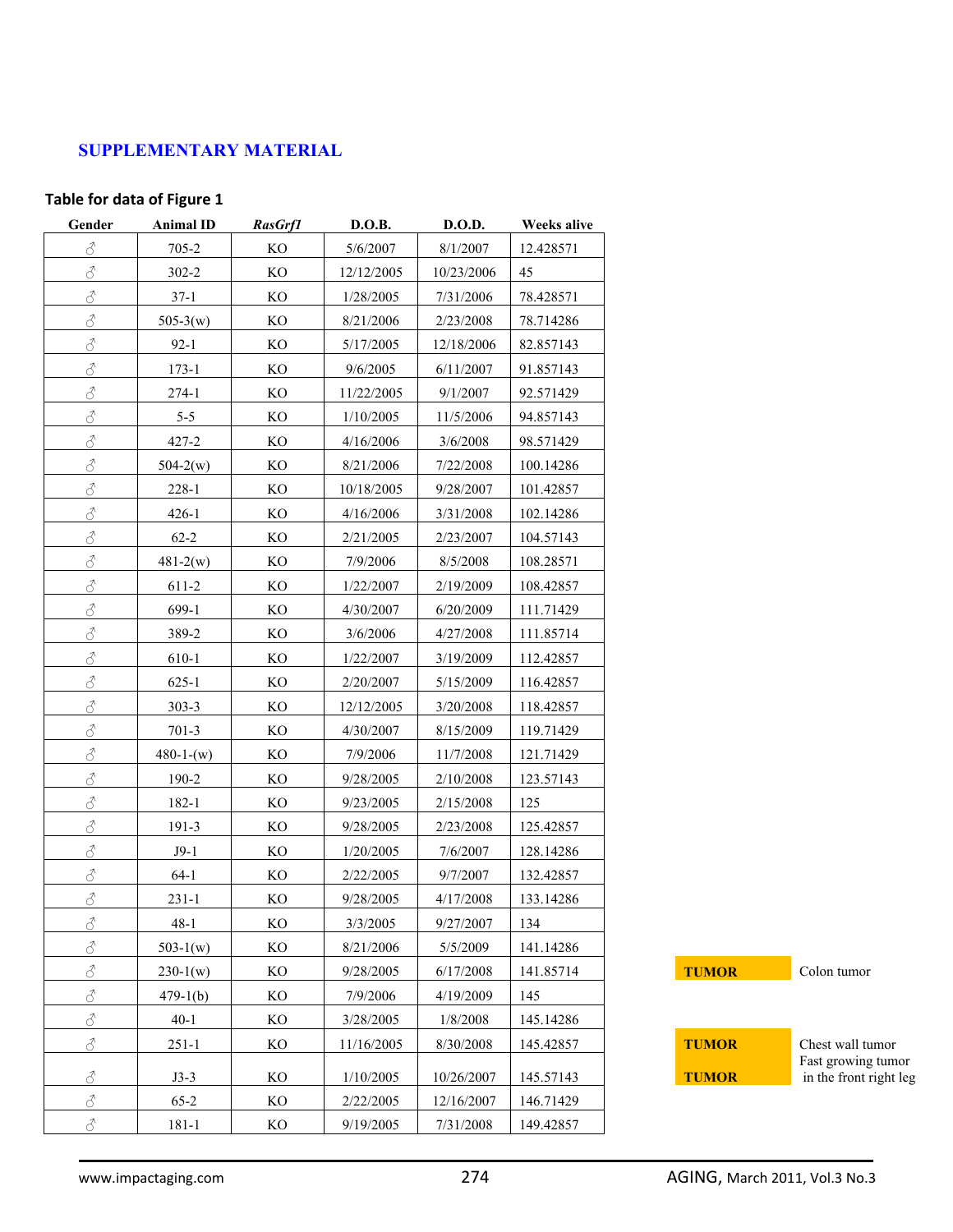| ♂ | $482 - 3(w)$ | KO             | 7/9/2006   | 5/23/2009 | 149.85714 |
|---|--------------|----------------|------------|-----------|-----------|
| 1 | $167 - 2$    | KO             | 8/28/2005  | 7/13/2008 | 150       |
| ₹ | $63-3$       | KO             | 2/21/2005  | 1/8/2008  | 150.14286 |
| ♂ | $140-3$      | KO             | 7/12/2005  | 6/11/2008 | 152.14286 |
| 1 | $275 - 2$    | KO             | 11/22/2005 | 12/3/2008 | 158.14286 |
| Â | $J33-2(alb)$ | KO             | 1/27/2005  | 2/9/2008  | 158.28571 |
| ₹ | $43 - 4$     | KO             | 3/28/2005  | 5/13/2008 | 163.14286 |
| Л | $300-1$ (w)  | K <sub>O</sub> | 12/12/2005 | 4/13/2009 | 174       |

## **SUPPLEMENTARY FIGURES**



**Figure S1. Loadings Plot for The First Latent Variable of The PLSDA Model for Discrimination Between** *RasGrf1‐/‐* **and WT male mice.** The plot illustrates the contributions of most relevant metabolites (for assignments see Nicholson et al., 1995). Positive values over the baseline in this loading plot mean an increase in the level of the metabolite parallel to an increase in the value of the latent variable. For instance, WT mice in calorie restriction (gray triangles in figure 1c) have higher values of LV1 than WT with normal diet (gray circles in figure 1c). This means that WT mice in calorie restriction have higher levels of global fatty acids (positive value in this loadings plot) and lower levels of lactate (negative value in this loadings plot) than WT with normal diet.



**Figure S2. Survival curve without tumours.** Survival curve of WT n=43 and *RasGrf1‐/‐* n=42 male mice, same group of animals as in Figure 1, but excluding those animals that presented tumours at the time of death (p<0.05).



**Figure S3. Body weight curves of WT and** *RasGrf1‐/‐* **male mice.** Data are reported as mean weight ± SEM (n=24 for WT, n=19 for *RasGrf1‐/‐* ).